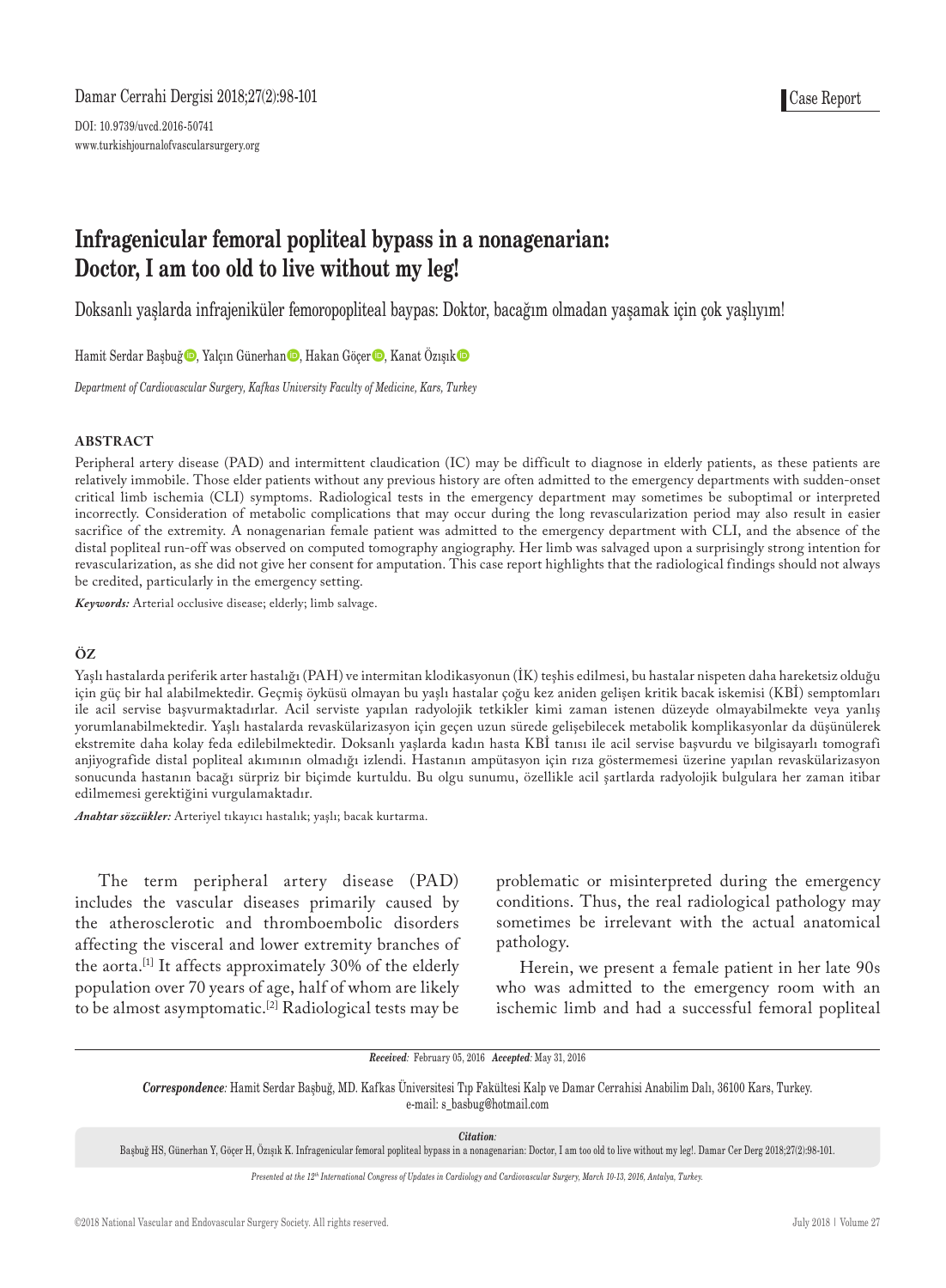bypass revascularization, despite discouraging preoperative radiological imaging.

## **CASE REPORT**

A 96-year-old female was referred to the emergency department with the complaint of pain in her left leg. On admission, she was conscious and had no presenting dementia. On inspection, her left foot was ischemic and almost cyanotic, and she had the history of pain for the past eight hours. Distal pulses were non-palpable. There was an unsettled demarcation silhouette at the mid-tibial level. Medical history of the patient revealed intermittent claudication (IC) symptoms which started two years ago, but underestimated as she had limited mobilization. Color Doppler ultrasound (DUS) examination revealed a triphasic pattern in the common femoral artery which is, then, interrupted in the superficial femoral artery immediately after entering the Hunter's canal. Computed tomography (CT) angiography revealed arterial obstruction at the same level as in the color DUS (Figure 1). No appropriate arterial lumen with an antegrade distal filling was observed on CT angiography, rendering a

As a result, the left femoral artery was explored under general anesthesia. The superficial femoral artery was totally obstructed, and the Fogarty catheter was unable to be progressed distally through the atherosclerotic lesion. Although CT angiography did not reveal a patent lumen below the popliteal level, we decided to explore the vascular structures before deciding for amputation. We performed infragenicular exploration and, fortunately, found a small popliteal artery with a collapsed, but open lumen (Figure 2a). A gentle arteriotomy incision was made and the arterial lumen was found intact (Figure 2b). Also, the insertion and distal progression of a Fogarty catheter were easily achieved. A femoral popliteal bypass was successfully performed with a 6-mm ringed polytetrafluoroethylene (PTFE) synthetic graft (Figure 3). The biphasic pattern of the posterior tibial artery pulse was detected using intraoperative color DUS. The patient was

be incapable of producing any satisfactory results. However, the patient insistently rejected amputation.



Figure 1. Computed tomography angiography scan showing that superficial femoral artery is interrupted just after entering the Hunter's canal (upper and middle sections) and the absent distal filling at the infragenicular portion (lower section).



**Figure 2. (a)** Infragenicular exploration of the popliteal artery. **(b)** Popliteal arteriotomy showing an open lumen.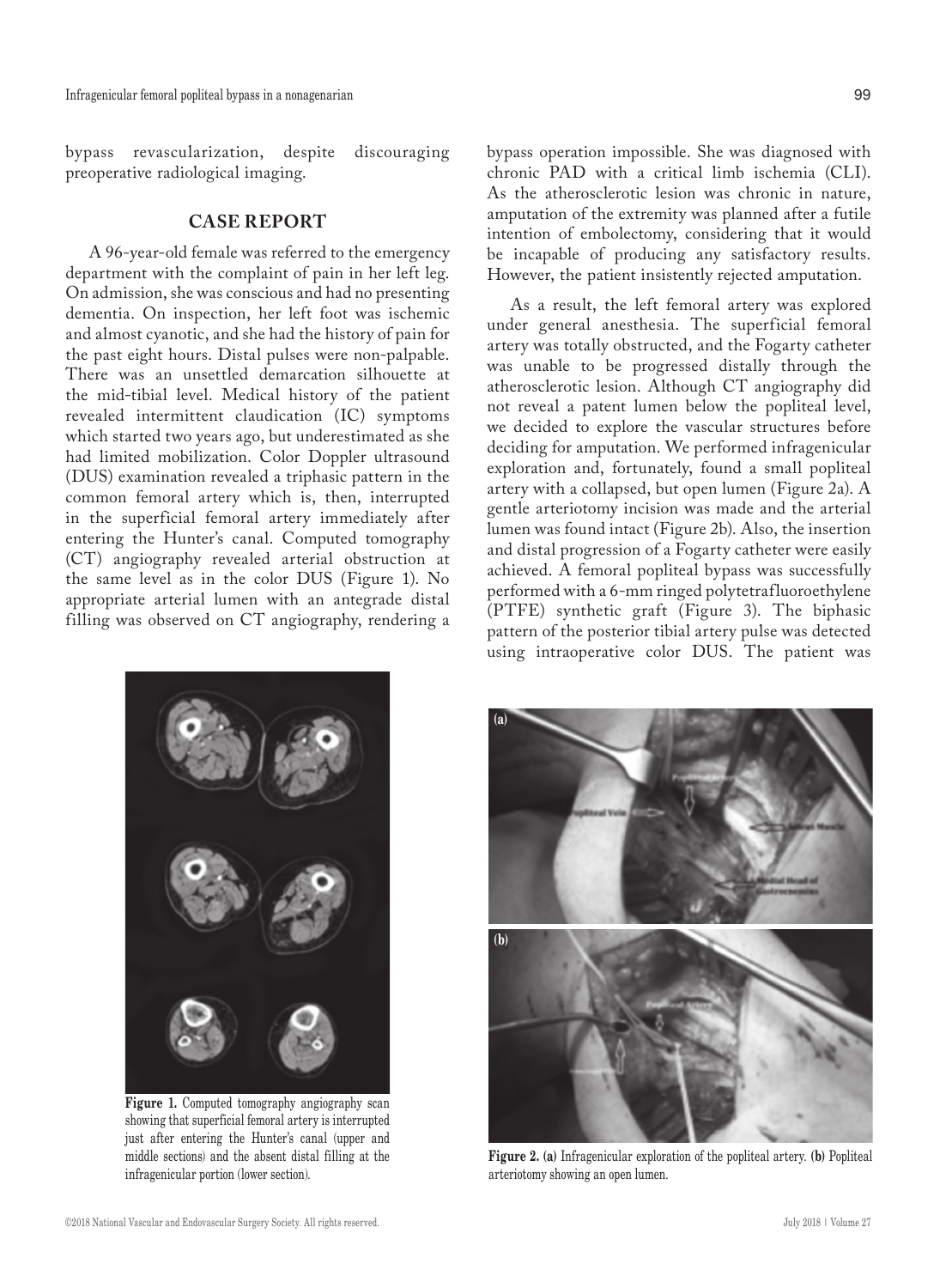

**Figure 3. (a)** Distal anastomosis. **(b)** Proximal anastomosis.

discharged with an intact perfusion and normal color of the leg on the sixth postoperative day.

# **DISCUSSION**

The incidence of PAD is eight times higher in septuagenarians, compared to the tricenarians.[2] However, there is no sufficient data considering the frequency and prevalence of PAD and critical limb ischemia (CLI) among the octogenarians and nonagenarians.<sup>[3]</sup> In the nonagenarians, IC symptoms may be weakened or even absent due to relative immobilization and, thus, the disease may present as an acute CLI without any prior ischemic period, as in our case. A relatively small proportion of PAD patients with the complaints of IC are demonstrated among this age group, since most of the elder patients do not walk long enough to experience symptoms of IC. This may either be the result of an impaired vascularization of the extremities or other typical disorders at this age, such as osteoarthritis, rheumatoid arthritis or neurological diseases.[4] Therefore, the radiological tests should better be routinely performed to upon their admittance to the outpatient clinics, even if they have no evident CI symptoms.

Furthermore, PAD is often considered as a precursor of generalized atherosclerosis, and is associated with coronary artery disease.<sup>[5]</sup> Therefore, a thorough cardiovascular check-up should be performed soon after resolving the primary clinical intention. The status of the contralateral limb vascularity, as well as the carotid system, should be evaluated and the patient should be scheduled for the intervention as early as possible.[4] The ankle-brachial index (ABI) should be measured in all PAD patients. However, vascular compressibility may be lost over the age of seventy and may cause incorrect results.<sup>[1,3]</sup>

The misrepresentation or underestimation of a radiological imaging may also occur due to some technical reasons. These technical pitfalls include the technician mistakes, radio-opaque material dosing errors, and the calculation faults of the radioopaque perfusion sequence. These parameters should be also carefully considered before interpreting the radiological imaging findings. This case report should remind the clinicians that the radiological images are not always reliable, and an elder patient is not always a potential candidate for immediate amputation without a struggle. In addition, prompt intervention significantly decreases mortality and morbidity in the elderly patients with CLI.<sup>[6]</sup>

In conclusion, although this intervention is not a novel technique, it has an important message to the readers. This case is important to remind that the preoperative radiological imaging does not always match with the real anatomy. One should not always rely on the radiological images, and the age of the patient is not an obstacle for an aggressive intervention. In addition, the age of the patient should not discourage the surgeon for salvaging the extremity.

## **Declaration of conflicting interests**

The authors declared no conflicts of interest with respect to the authorship and/or publication of this article.

#### **Funding**

The authors received no financial support for the research and/or authorship of this article.

### **REFERENCES**

1. Hirsch AT, Haskal ZJ, Hertzer NR, Bakal CW, Creager MA, Halperin JL, et al. ACC/AHA 2005 guidelines for the management of patients with peripheral arterial disease (lower extremity, renal, mesenteric, and abdominal aortic): executive summary a collaborative report from the